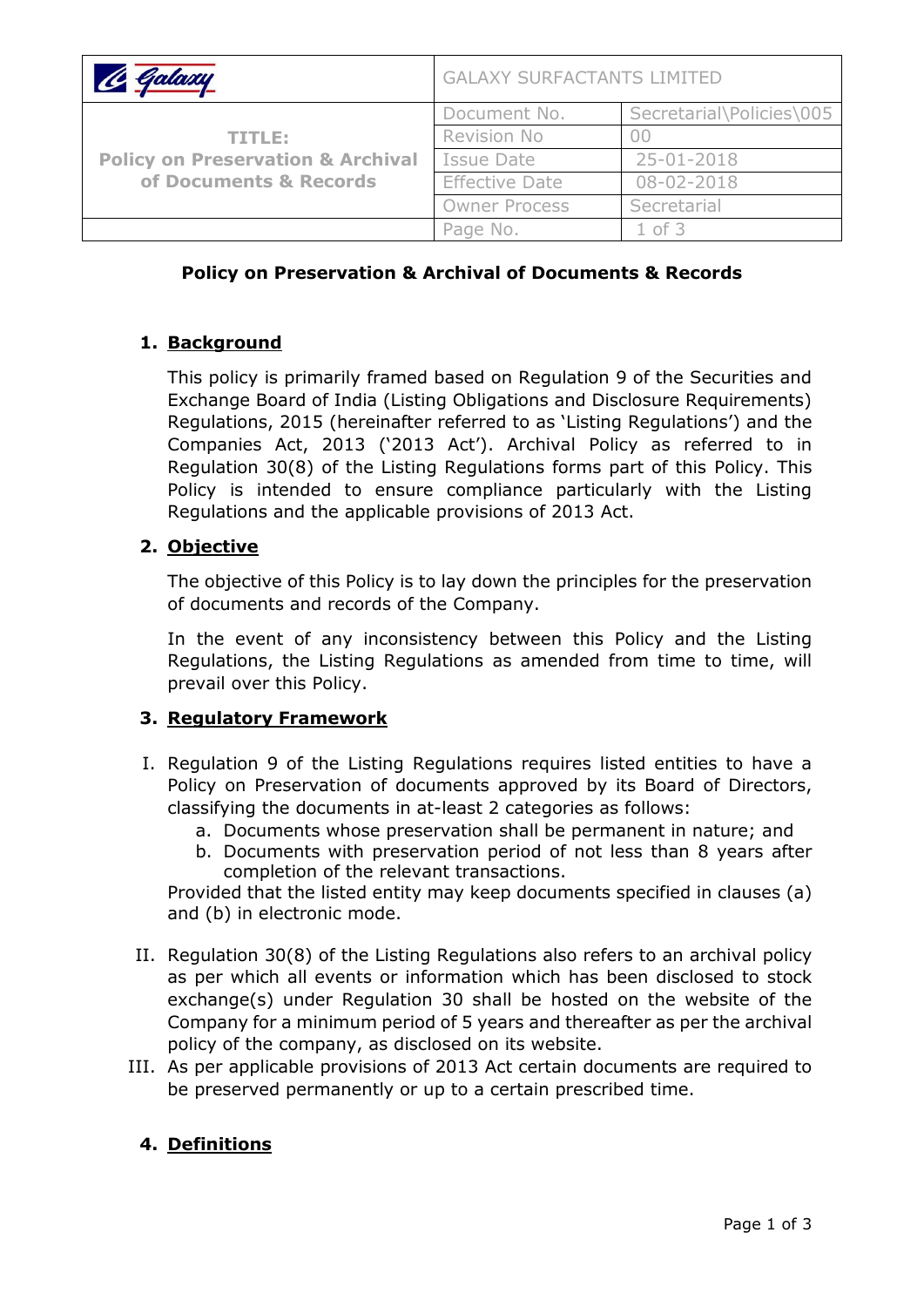| <b>&amp; Galaxy</b>                                                              | <b>GALAXY SURFACTANTS LIMITED</b> |                          |
|----------------------------------------------------------------------------------|-----------------------------------|--------------------------|
| TITLE:<br><b>Policy on Preservation &amp; Archival</b><br>of Documents & Records | Document No.                      | Secretarial\Policies\005 |
|                                                                                  | Revision No                       |                          |
|                                                                                  | Issue Date                        | 25-01-2018               |
|                                                                                  | <b>Effective Date</b>             | $08 - 02 - 2018$         |
|                                                                                  | <b>Owner Process</b>              | Secretarial              |
|                                                                                  | Page No.                          | $2$ of $3$               |

- I. "Archival" means accumulation/storage of historical records on server/network or at a physical place.
- II. "Company" or "the Company" or "GSL" shall mean Galaxy Surfactants Limited.
- III. "Documents" or "Records" mean a piece of written, printed, or electronic matter that provides information or evidence or that serves as an official record of the Company.
- IV. "Preservation" or "preserve" means maintenance of documents and records (whether physical or electronic) in usable form and in good order, to prevent from being damaged or destroyed or tampered with.
- V. "Policy" or "this Policy" shall mean the Policy on Preservation & Archival of documents and records.

# **5. Policy**

- A. Preservation of documents:
- I. The Company shall preserve all its records as per the requirements and provisions of the Companies Act, 2013 and the Rules made thereunder, the Secretarial Standards and the Listing Regulations and any other applicable law, rule, regulation or internal policy of the Company, in force.
- II. Subject to (I) above, certain documents and records (as specified by the applicable law / regulation) shall be preserved for not less than 8 years after completion of the relevant transaction.
- III. Other documents and records (as specified by the applicable law / rule / regulation) shall be preserved either:-
	- Permanently, or
	- For such other period as may be prescribed under the applicable law/ rule/ regulation for the time being in force and thereafter the records can be destroyed.
	- B. Documents to be made available on the website of the Company:

GSL shall disclose on its website all such information as prescribed by the Companies Act, 2013 , Listing Regulations and any other applicable law. GSL shall also disclose on its website all such events or information which has been disclosed to stock exchange(s) under Regulation 30(8) of the Listing Regulations.